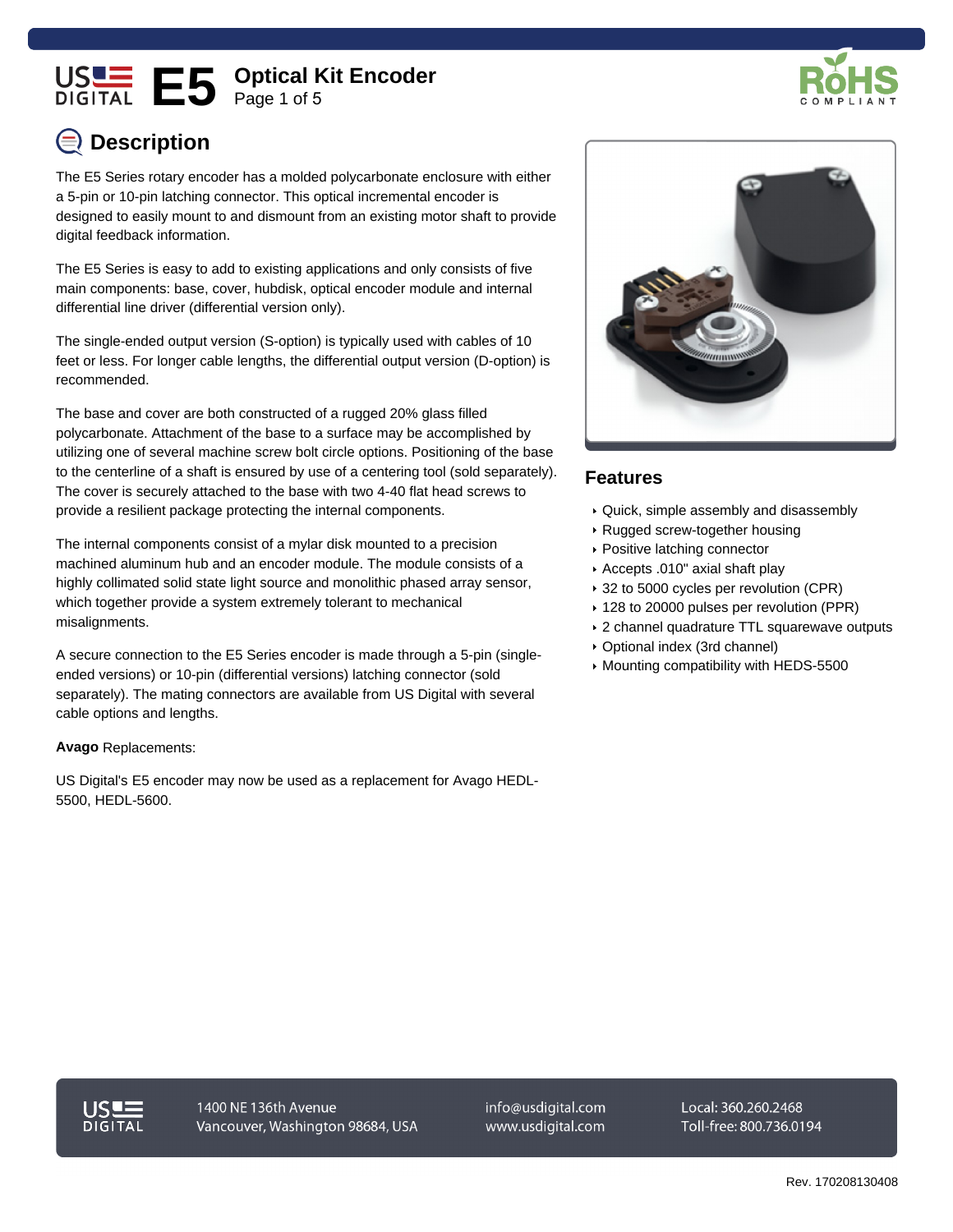

#### **Single-Ended** ුම්

# C O M F





**US**UE

1400 NE 136th Avenue Vancouver, Washington 98684, USA info@usdigital.com www.usdigital.com

7/11/2017

RELEASE DATE: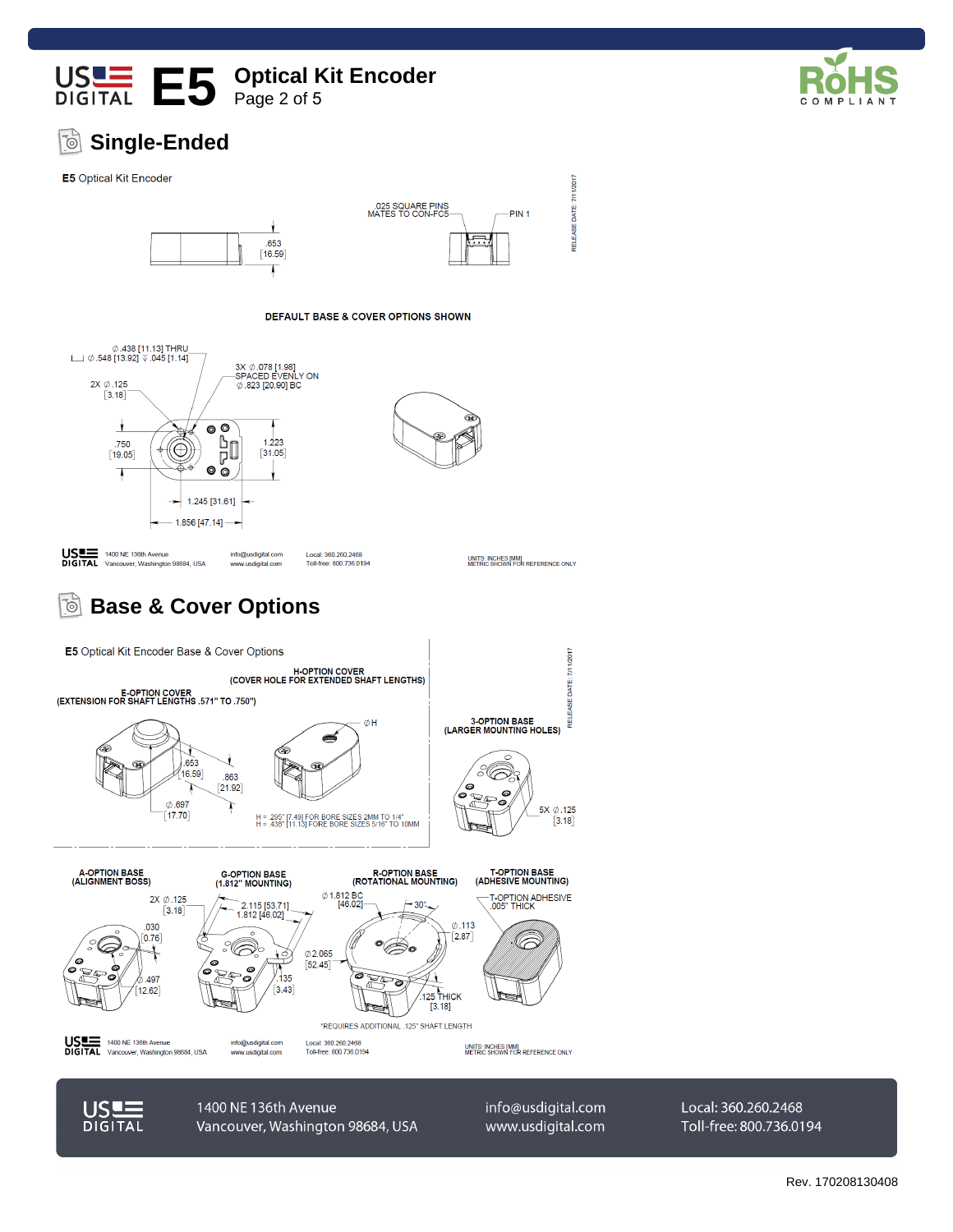



# **Environmental**

| <b>Parameter</b>                                                                                                       | Value                                                                    | <b>Units</b>         |  |  |
|------------------------------------------------------------------------------------------------------------------------|--------------------------------------------------------------------------|----------------------|--|--|
| Operating Temperature, CPR < 2000                                                                                      | -40 to 100                                                               | $\mathbf C$          |  |  |
| Operating Temperature, CPR ≥ 2000                                                                                      | -25 to 100                                                               | $\mathbf C$          |  |  |
| Vibration (5Hz to 2kHz)                                                                                                | 20                                                                       | G                    |  |  |
| Electrostatic Discharge<br>Single-ended (-S version), IEC 61000-4-2<br>Differential (-D, -L version), Human Body Model | ± 4<br>± 2                                                               | kV                   |  |  |
| <b>Mechanical</b>                                                                                                      |                                                                          |                      |  |  |
| <b>Parameter</b>                                                                                                       | Value                                                                    | <b>Units</b>         |  |  |
| Max. Shaft Axial Play                                                                                                  | ±0.010                                                                   | in.                  |  |  |
| Max. Shaft Eccentricity Plus Radial Play (1)                                                                           | 0.004                                                                    | in.                  |  |  |
| Max. Acceleration                                                                                                      | 250000                                                                   | rad/sec <sup>2</sup> |  |  |
| <b>Parameter</b>                                                                                                       | Value                                                                    | <b>Units</b>         |  |  |
| For $CPR < 2000$<br>Max. RPM (2) (300 kHz)<br>e.x. CPR=1250, max. rpm=14400<br>e.x. CPR=100, max. rpm=60000            | minimum<br>value of<br>((18 x)<br>$10^{6}$ ) /<br>CPR)<br>and<br>(60000) | rpm                  |  |  |
| <b>Typical Product Weight</b><br>Single-ended (S-option)<br>Differential (D-option, L-option)                          | 0.82<br>0.91                                                             | OZ.                  |  |  |
| Codewheel Moment of Inertia                                                                                            | 8.0 x<br>$10^{-6}$                                                       | oz-in-s <sup>2</sup> |  |  |
| <b>Hub Set Screw</b>                                                                                                   | #4-48                                                                    |                      |  |  |
| Hex Wrench Size                                                                                                        | 0.050                                                                    | in.                  |  |  |
| <b>Encoder Base Plate Thickness</b>                                                                                    | 0.135                                                                    | in.                  |  |  |
| 3 Mounting Screw Size                                                                                                  | #0-80                                                                    |                      |  |  |
| 2 Mounting Screw Size                                                                                                  | #2-56 or<br>#4-40                                                        |                      |  |  |



1400 NE 136th Avenue Vancouver, Washington 98684, USA info@usdigital.com www.usdigital.com Local: 360.260.2468 Toll-free: 800.736.0194

Rev. 170208130408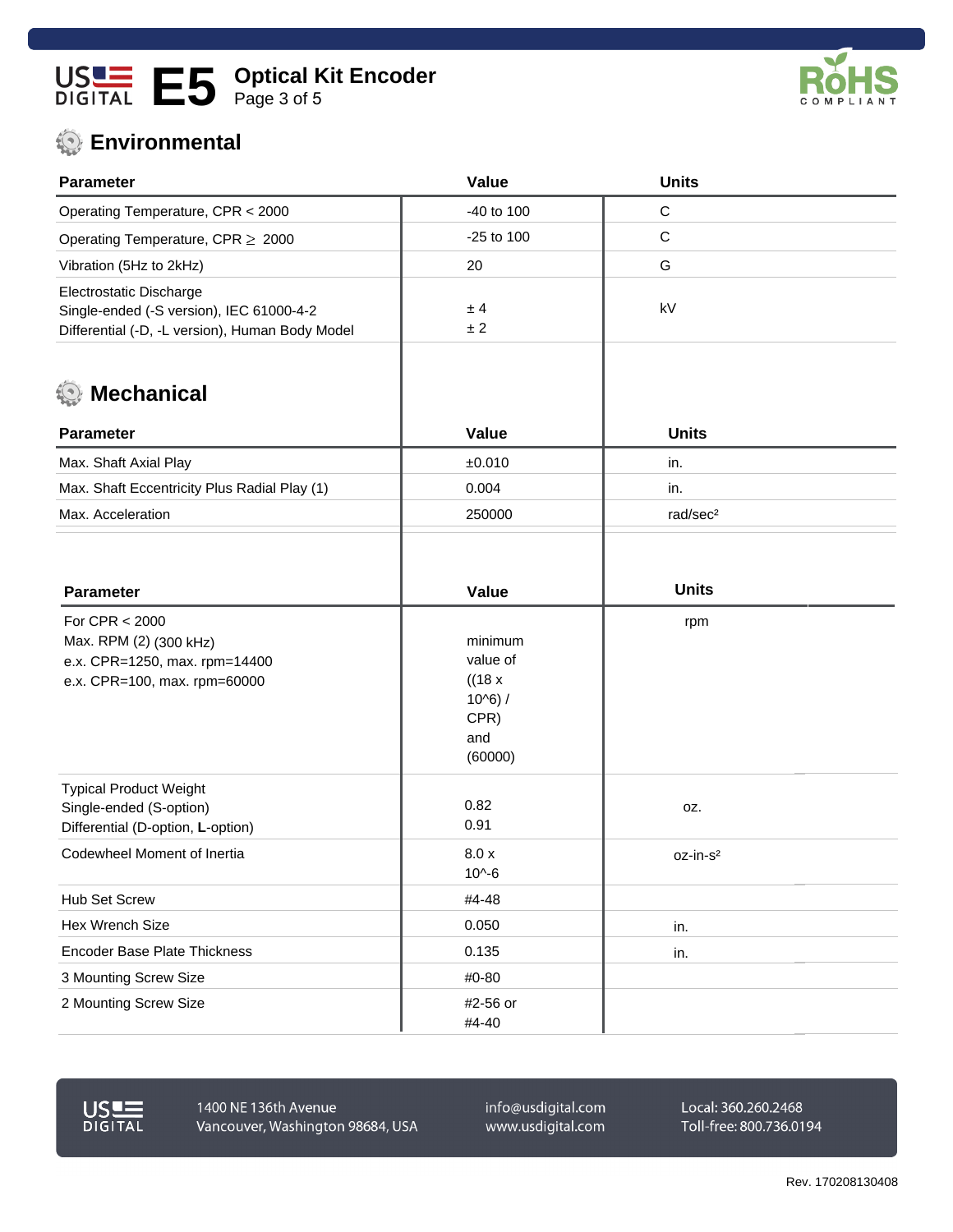



| <b>Parameter</b>                                      | Value              | <b>Units</b> |  |
|-------------------------------------------------------|--------------------|--------------|--|
| 3 Screw Bolt Circle Diameter                          | $0.823 \pm 0.005$  | in.          |  |
| 2 Screw Bolt Circle Diameter                          | $0.750 \pm 0.005$  | in.          |  |
| Required Shaft Length (3)                             | $0.445$ to $0.570$ | in.          |  |
| With E-option (3)                                     | 0.445 to 0.750     |              |  |
| With H-option (3)                                     | > 0.445            |              |  |
| Index Alignment to Hub Set Screw                      | 180 Typical        | mechanical   |  |
|                                                       |                    | degrees      |  |
| Technical Bulletin TB1001 - Shaft and Bore Tolerances |                    | Download     |  |

(1) Position inaccuracy is proportional to shaft radial play.

(2) 60000 rpm is the maximum rpm due to mechanical considerations. The maximum RPM due to the module's maximum frequency response is dependent upon the module?s resolution (CPR). For resolutions of 32 to 1999 CPR the frequency response is 300 kHz, 20 00 to 3999 CPR the frequency response is 360 kHz and 4000 CPR and greater the frequency response is 720 kHz.

(3) Add 0.125" to the required shaft length when using **R**-option.

## **Torque Specifications**

| <b>Parameter</b>                            | <b>Torgue</b>    |
|---------------------------------------------|------------------|
| Hub Set Screw to Shaft                      | $2-3$ in-lbs     |
| Cover (4-40 screws through cover into base) | 2-4 in-lbs       |
| Base to Mounting Surface                    | 4-6 in-lbs       |
| Base to Mounting Adapter Plate              | 4-6 in-lbs       |
| Adapter Plate to Mounting Surface           | 4-6 in-lbs       |
| Module to Base                              | $3.5 - 4$ in-lbs |

# 

# **Phase Relationship**

#### **Single-Ended (S) / Differential (D) Option:**

A leads B for clockwise shaft rotation, and B leads A for counterclockwise rotation as viewed from the cover/label side of the encoder.







1400 NE 136th Avenue Vancouver, Washington 98684, USA info@usdigital.com www.usdigital.com